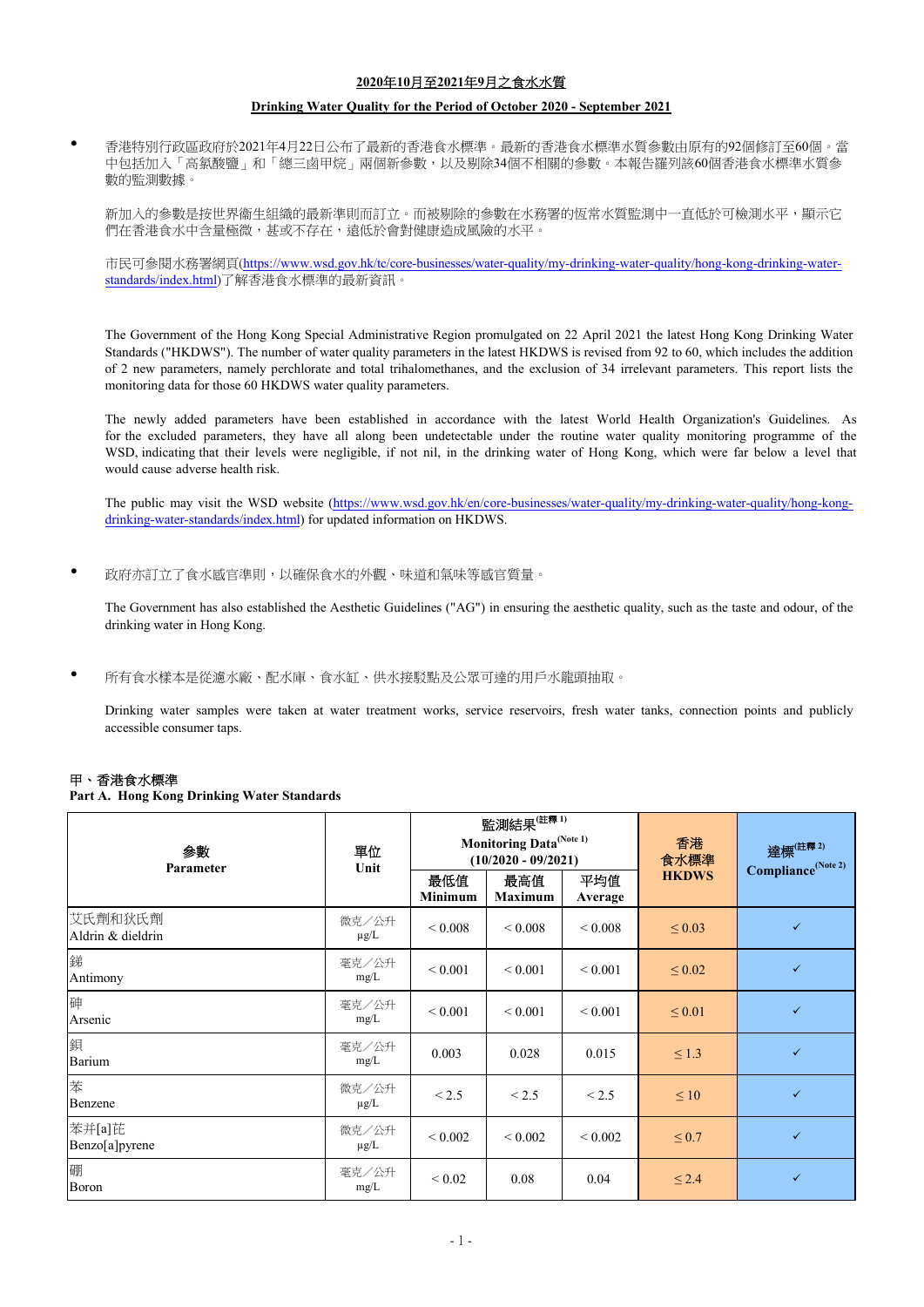| 参數                                           | 單位                 | 監測結果 $\overline{\mathbb{H}^{\mathbb{H}^{\mathbb{R}}_{1}}}$<br>Monitoring Data <sup>(Note 1)</sup> |                       |                 | 香港                   | 達標(註釋2)                        |
|----------------------------------------------|--------------------|---------------------------------------------------------------------------------------------------|-----------------------|-----------------|----------------------|--------------------------------|
| Parameter                                    | Unit               |                                                                                                   | $(10/2020 - 09/2021)$ |                 | 食水標準<br><b>HKDWS</b> | Compliance <sup>(Note 2)</sup> |
|                                              |                    | 最低值<br>Minimum                                                                                    | 最高值<br><b>Maximum</b> | 平均值<br>Average  |                      |                                |
| 溴酸鹽<br><b>Bromate</b>                        | 微克/公升<br>$\mu$ g/L | $\leq 1$                                                                                          | 1.3                   | $\leq 1$        | $\leq 10$            | $\checkmark$                   |
| 一溴二氯甲烷<br>Bromodichloromethane               | 微克/公升<br>$\mu$ g/L | $\leq 15$                                                                                         | 21                    | < 15            | $\leq 60$            | $\checkmark$                   |
| 溴仿<br><b>Bromoform</b>                       | 微克/公升<br>$\mu$ g/L | < 25                                                                                              | < 25                  | < 25            | $\leq 100$           | $\checkmark$                   |
| 鎘<br>Cadmium                                 | 毫克/公升<br>mg/L      | ${}< 0.001$                                                                                       | ${}< 0.001$           | ${}< 0.001$     | $\leq 0.003$         | $\checkmark$                   |
| 四氯化碳<br>Carbon tetrachloride                 | 微克/公升<br>$\mu$ g/L | ${}_{\leq 0.5}$                                                                                   | ${}_{\leq 0.5}$       | < 0.5           | $\leq$ 4             | $\checkmark$                   |
| 氯酸鹽<br>Chlorate                              | 微克/公升<br>$\mu$ g/L | < 10                                                                                              | 150                   | 40              | $\leq 300$           | $\checkmark$                   |
| 氯丹<br>Chlordane                              | 微克/公升<br>$\mu$ g/L | ${}< 0.05$                                                                                        | ${}< 0.05$            | ${}< 0.05$      | $\leq 0.2$           | $\checkmark$                   |
| 氯<br>Chlorine                                | 毫克/公升<br>mg/L      | < 0.1                                                                                             | 1.7                   | 0.7             | $\leq$ 5             | $\checkmark$                   |
| 亞氯酸鹽<br>Chlorite                             | 微克/公升<br>$\mu$ g/L | < 10                                                                                              | $\leq 10$             | < 10            | $\leq 700$           | $\checkmark$                   |
| 氯仿<br>Chloroform                             | 微克/公升<br>$\mu$ g/L | < 50                                                                                              | < 50                  | < 50            | $\leq 300$           | $\checkmark$                   |
| 鉻<br>Chromium                                | 毫克/公升<br>mg/L      | ${}< 0.001$                                                                                       | ${}< 0.001$           | ${}< 0.001$     | $\leq 0.05$          | $\checkmark$                   |
| 銅<br>Copper                                  | 毫克/公升<br>mg/L      | ${}< 0.003$                                                                                       | 0.051                 | ${}< 0.003$     | $\leq$ 2             | $\checkmark$                   |
| 二(2-乙基己基)鄰苯二甲酸鹽<br>Di(2-ethylhexyl)phthalate | 微克/公升<br>$\mu g/L$ | $\leq$ 2                                                                                          | $\leq$ 2              | $\leq$ 2        | $\leq 8$             | $\checkmark$                   |
| 二溴乙腈<br>Dibromoacetonitrile                  | 微克/公升<br>$\mu$ g/L | ${}_{\leq 0.5}$                                                                                   | 0.97                  | < 0.5           | $\leq 70$            | $\checkmark$                   |
| 二溴一氯甲烷<br>Dibromochloromethane               | 微克/公升<br>$\mu$ g/L | $\leq$ 25                                                                                         | $<$ 25                | < 25            | $\leq 100$           | $\checkmark$                   |
| 1,2-二溴-3-氯丙烷<br>1,2-Dibromo-3-chloropropane  | 微克/公升<br>$\mu$ g/L | ${}_{< 0.25}$                                                                                     | ${}_{< 0.25}$         | ${}_{< 0.25}$   | $\leq 1$             | $\checkmark$                   |
| 1,2-二溴乙烷<br>1,2-Dibromoethane                | 微克/公升<br>$\mu$ g/L | < 0.1                                                                                             | < 0.1                 | < 0.1           | $\leq 0.4$           | $\checkmark$                   |
| 二氯乙酸鹽<br>Dichloroacetate                     | 微克/公升<br>$\mu$ g/L | $\leq$ 2                                                                                          | 17                    | 6.7             | $\leq 40$            | $\checkmark$                   |
| 二氯乙腈<br>Dichloroacetonitrile                 | 微克/公升<br>$\mu$ g/L | ${}_{< 2.5}$                                                                                      | 3.3                   | ${}_{\leq 2.5}$ | $\leq 20$            | $\checkmark$                   |
| 1,4-二氯苯<br>1,4-Dichlorobenzene               | 微克/公升<br>$\mu$ g/L | < 75                                                                                              | < 75                  | < 75            | $\leq 300$           | $\checkmark$                   |
| 1,2-二氯乙烷<br>1,2-Dichloroethane               | 微克/公升<br>$\mu$ g/L | < 7.5                                                                                             | < 7.5                 | < 7.5           | $\leq 30$            | $\checkmark$                   |
| 二氯甲烷<br>Dichloromethane                      | 微克/公升<br>$\mu$ g/L | < 5                                                                                               | < 5                   | < 5             | $\leq 20$            | $\checkmark$                   |
| 1,4-二噁烷<br>1,4-Dioxane                       | 微克/公升<br>$\mu$ g/L | < 1.5                                                                                             | 2.2                   | < 1.5           | $\leq 50$            | $\checkmark$                   |
| 異狄氏劑<br>Endrin                               | 微克/公升<br>$\mu$ g/L | ${}_{0.15}$                                                                                       | ${}_{0.15}$           | ${}_{0.15}$     | $\leq 0.6$           | $\checkmark$                   |
| 乙苯<br>Ethylbenzene                           | 微克/公升<br>$\mu$ g/L | < 75                                                                                              | < 75                  | < 75            | $\leq 300$           | $\checkmark$                   |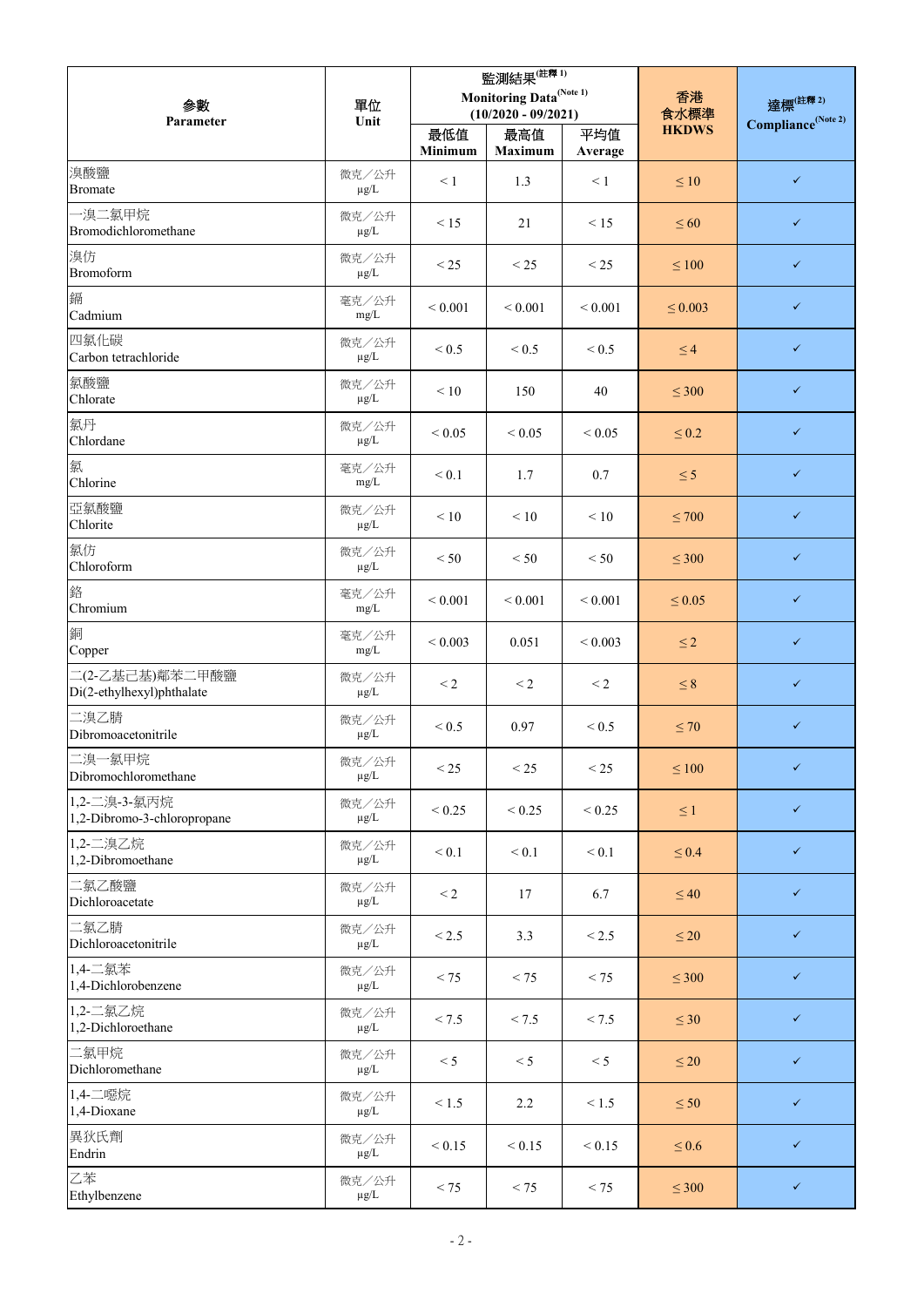| 参數<br>Parameter                       | 單位<br>Unit                                             | 監測結果 $\overline{\mathbb{H}^{(\hat{\mathbf{H}}^{\overline{\mathbf{R}}_{1})}}}$<br>Monitoring Data <sup>(Note 1)</sup><br>$(10/2020 - 09/2021)$ |                       |                | 香港<br>食水標準                    | 達標(注釋 2)<br>Compliance <sup>(Note 2)</sup> |
|---------------------------------------|--------------------------------------------------------|-----------------------------------------------------------------------------------------------------------------------------------------------|-----------------------|----------------|-------------------------------|--------------------------------------------|
|                                       |                                                        | 最低值<br>Minimum                                                                                                                                | 最高值<br><b>Maximum</b> | 平均值<br>Average | <b>HKDWS</b>                  |                                            |
| 氟化物<br>Fluoride                       | 毫克/公升<br>mg/L                                          | < 0.1                                                                                                                                         | 0.64                  | 0.49           | $\leq 1.5$                    | $\checkmark$                               |
| 六氯丁二烯<br>Hexachlorobutadiene          | 微克/公升<br>$\mu$ g/L                                     | ${}_{0.15}$                                                                                                                                   | < 0.15                | < 0.15         | $\leq 0.6$                    | $\checkmark$                               |
| 鉛<br>Lead                             | 毫克/公升<br>mg/L                                          | ${}< 0.001$                                                                                                                                   | ${}< 0.001$           | ${}< 0.001$    | $\leq 0.01$                   | $\checkmark$                               |
| 林丹<br>Lindane                         | 微克/公升<br>$\mu$ g/L                                     | < 0.5                                                                                                                                         | ${}_{\leq 0.5}$       | < 0.5          | $\leq$ 2                      | $\checkmark$                               |
| 汞<br>Mercury                          | 毫克/公升<br>mg/L                                          | ${}< 0.00005$                                                                                                                                 | ${}< 0.00005$         | ${}< 0.00005$  | $\leq 0.006$                  | $\checkmark$                               |
| 甲氧毒草安<br>Metolachlor                  | 微克/公升<br>$\mu$ g/L                                     | ${}_{< 2.5}$                                                                                                                                  | < 2.5                 | < 2.5          | $\leq 10$                     | $\checkmark$                               |
| 微囊藻毒素-LR<br>Microcystin-LR            | 微克/公升<br>μg/L                                          | < 0.5                                                                                                                                         | ${}_{\leq 0.5}$       | < 0.5          | $\leq 1$                      | $\checkmark$                               |
| 禾草特<br>Molinate                       | 微克/公升<br>$\mu$ g/L                                     | < 1.5                                                                                                                                         | < 1.5                 | < 1.5          | $\leq 6$                      | $\checkmark$                               |
| 一氯乙酸鹽<br>Monochloroacetate            | 微克/公升<br>$\mu$ g/L                                     | $\leq$ 2                                                                                                                                      | $\leq$ 2              | $\leq$ 2       | $\leq 20$                     | $\checkmark$                               |
| 鎳<br>Nickel                           | 毫克/公升<br>mg/L                                          | ${}< 0.001$                                                                                                                                   | 0.006                 | 0.002          | $\leq 0.07$                   | $\checkmark$                               |
| 硝酸鹽(以 NO3 計)<br>Nitrate (as $NO3$ )   | 毫克/公升<br>mg/L                                          | ${}_{< 2.5}$                                                                                                                                  | 17                    | 4.7            | $\leq 50$                     | $\checkmark$                               |
| 亞硝酸鹽(以 NO2 計)<br>Nitrite (as $NO2$ )  | 毫克/公升<br>mg/L                                          | ${}< 0.004$                                                                                                                                   | 0.015                 | ${}< 0.004$    | $\leq$ 3                      | $\checkmark$                               |
| N-亞硝基二甲胺<br>$N$ -Nitrosodimethylamine | 微克/公升<br>$\mu$ g/L                                     | ${}< 0.025$                                                                                                                                   | ${}< 0.025$           | ${}< 0.025$    | $\leq 0.1$                    | $\checkmark$                               |
| 高氯酸鹽<br>Perchlorate                   | 微克/公升<br>$\mu$ g/L                                     | $\leq 1$                                                                                                                                      | 4.3                   | 1.2            | $\leq 70$                     | $\checkmark$                               |
| 硒<br>Selenium                         | 毫克/公升<br>mg/L                                          | ${}< 0.003$                                                                                                                                   | ${}< 0.003$           | ${}< 0.003$    | $\leq 0.04$                   | $\checkmark$                               |
| 西瑪三嗪<br>Simazine                      | 微克/公升<br>$\mu$ g/L                                     | < 0.5                                                                                                                                         | < 0.5                 | < 0.5          | $\leq$ 2                      | $\checkmark$                               |
| 苯乙烯<br>Styrene                        | 微克/公升<br>$\mu$ g/L                                     | < 5                                                                                                                                           | < 5                   | < 5            | $\leq 20$                     | $\checkmark$                               |
| 特丁津<br>Terbuthylazine                 | 微克/公升<br>$\mu$ g/L                                     | $\leq 1.8$                                                                                                                                    | < 1.8                 | $<1.8$         | $\leq 7$                      | $\checkmark$                               |
| 四氯乙烯<br>Tetrachloroethene             | 微克/公升<br>μg/L                                          | < 10                                                                                                                                          | $\leq 10$             | < 10           | $\leq 40$                     | $\checkmark$                               |
| 甲苯<br>Toluene                         | 微克/公升<br>$\mu$ g/L                                     | < 175                                                                                                                                         | < 175                 | < 175          | $\leq 700$                    | $\checkmark$                               |
| 總三鹵甲烷<br>Total trihalomethanes        | 比率總和 <sup>(註釋3)</sup><br>sum ratio <sup>(Note 3)</sup> | $\mathbf{0}$                                                                                                                                  | 0.56                  | 0.22           | 比率總和 ≤1<br>sum ratio $\leq 1$ | $\checkmark$                               |
| 三氯乙酸鹽<br>Trichloroacetate             | 微克/公升<br>$\mu$ g/L                                     | $\leq$ 2                                                                                                                                      | 15                    | 4.9            | $\leq 200$                    | $\checkmark$                               |
| 氟樂靈<br>Trifluralin                    | 微克/公升<br>$\mu$ g/L                                     | < 5                                                                                                                                           | < 5                   | < 5            | $\leq 20$                     | $\checkmark$                               |
| 鈾<br>Uranium                          | 毫克/公升<br>mg/L                                          | ${}< 0.0002$                                                                                                                                  | 0.001                 | ${}< 0.0002$   | $\leq 0.03$                   | $\checkmark$                               |
| 二甲苯<br>Xylenes                        | 微克/公升<br>$\mu$ g/L                                     | < 125                                                                                                                                         | < 125                 | < 125          | $\leq 500$                    | $\checkmark$                               |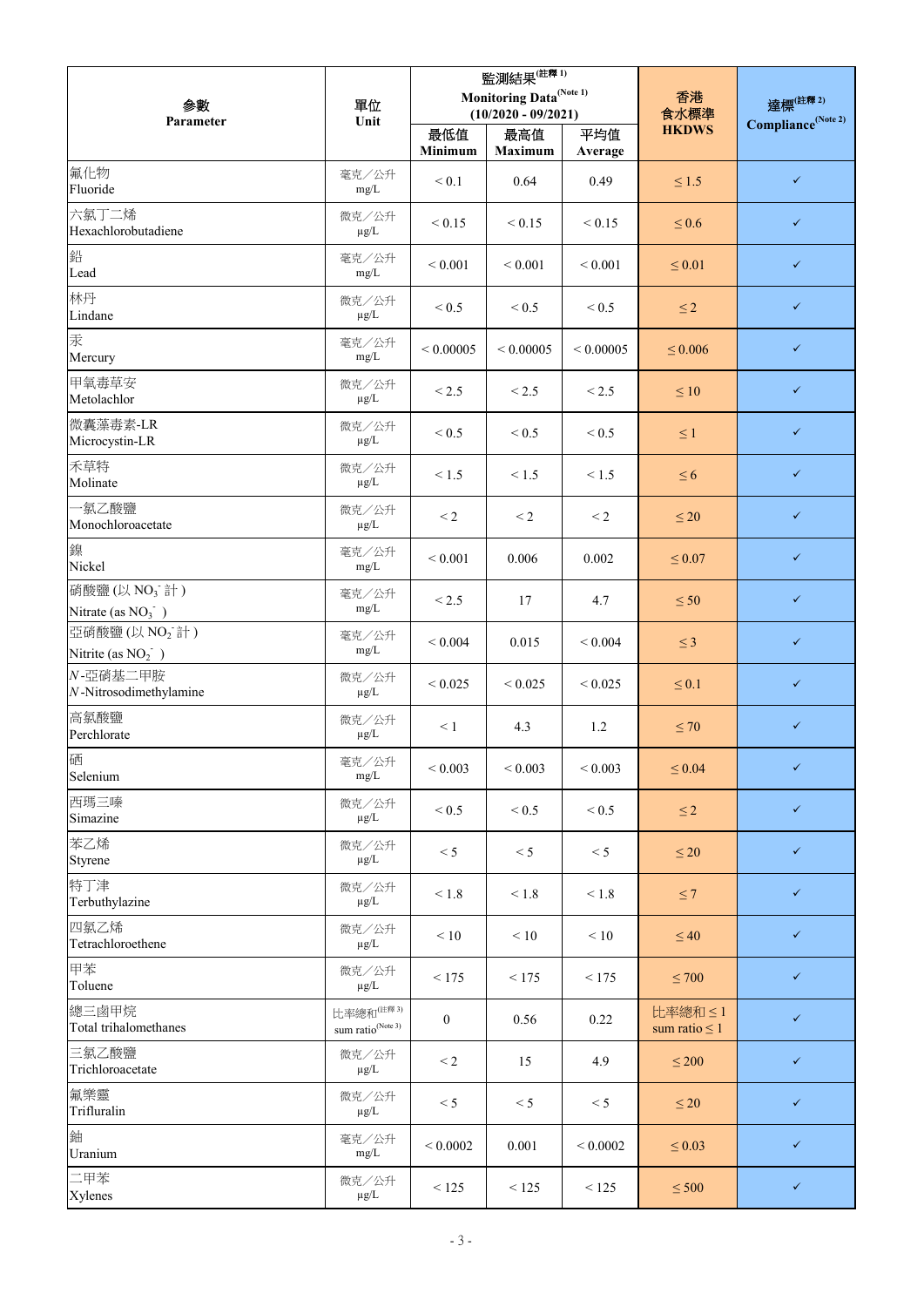| 参數<br>Parameter                         | 單位<br>Unit             | 監測結果 $^\mathrm{(\hat{\texttt{i}}\tilde{\texttt{r}}^{\overline{\texttt{r}}_{1})}}$<br><b>Monitoring Data</b> <sup>(Note 1)</sup><br>$(10/2020 - 09/2021)$ |                       |                | 香港<br>食水標準   | 達標(註釋2)<br>Compliance <sup>(Note 2)</sup> |
|-----------------------------------------|------------------------|----------------------------------------------------------------------------------------------------------------------------------------------------------|-----------------------|----------------|--------------|-------------------------------------------|
|                                         |                        | 最低值<br><b>Minimum</b>                                                                                                                                    | 最高值<br><b>Maximum</b> | 平均值<br>Average | <b>HKDWS</b> |                                           |
| 總α活度<br>Gross alpha $(\alpha)$ activity | 貝可/公升<br>Bq/L          | $\leq 0.1$                                                                                                                                               | $\leq 0.1$            | $\leq 0.1$     | $\leq 0.5$   |                                           |
| 總β活度<br>Gross beta $(\beta)$ activity   | 貝可/公升<br>Bq/L          | ${}_{0.2}$                                                                                                                                               | 0.2                   | ${}_{0.2}$     | $\leq 1.0$   |                                           |
| 埃希氏大腸桿菌<br>Escherichia coli             | 菌落數/100毫升<br>cfu/100mL | $\overline{0}$                                                                                                                                           |                       | $\theta$       | $\Omega$     | 註釋 4<br>Note 4                            |

### 註釋**:**

### **Notes:**

The above statistics do not include the data collected under the Enhanced Water Quality Monitoring Programme (Enhanced Programme) launched by the WSD since December 2017. The statistics of the monitoring data of the Enhanced Programme are published on the WSD's website (www.wsd.gov.hk/en/dwsewqmp) on a weekly basis.

(2) ""表示這時段內抽取的食水樣本的食水水質均完全符合香港食水標準。

" $V$ " indicates full compliance of drinking water quality with the HKDWS in all water samples taken during this period.

(3) 總三鹵甲烷的比率總和不得超出 1,其計算方式如下:

|          | $\overline{H}$ | ℡   | ⊞      |
|----------|----------------|-----|--------|
| 具否港      | 辉少压 化自         | !凖値 | 1.世/世伯 |
| 7.3 2年1日 | -              | 不四  | u.     |

Sum ratio of total trihalomethanes should not exceed 1, as calculated by:

|           |           | bromoform bromodichloromethane dibromochloromethane chloroform |           |
|-----------|-----------|----------------------------------------------------------------|-----------|
| its HKDWS | its HKDWS | its HKDWS                                                      | its HKDWS |

(4) 於2021年9月尾在恆常水質監測期間中發現一個不達標的樣本。水務署已即時採取了適當的跟進行動並提供臨時食水。於10月6 日完成清洗供水系統並從該系統的水樣本確認不含埃希氏大腸桿菌,水質符合香港食水標準,適合安全飲用。這時段內,埃希 氏大腸桿菌的達標率為99.996%。

One non-compliant sample was found in late September 2021 during the routine monitoring of drinking water quality. Appropriate followup actions were taken immediately and temporary water supply was provided. On 6 October 2021 cleaning work of the supply system was completed and test results of water samples collected from the system confirmed no presence of *Escherichia coli* . The water quality is in compliance with the HKDWS and safe for consumption. The compliance rate of *Escherichia coli* during this period is 99.996%.

<sup>(1)</sup> 以上的統計數字並不包括水務署於2017年12月展開的水質監測優化計劃(優化監測計劃)所收集的數據。優化監測計劃監測數 據的統計每周於水務署網頁(www.wsd.gov.hk/tc/dwsewqmp)內公布。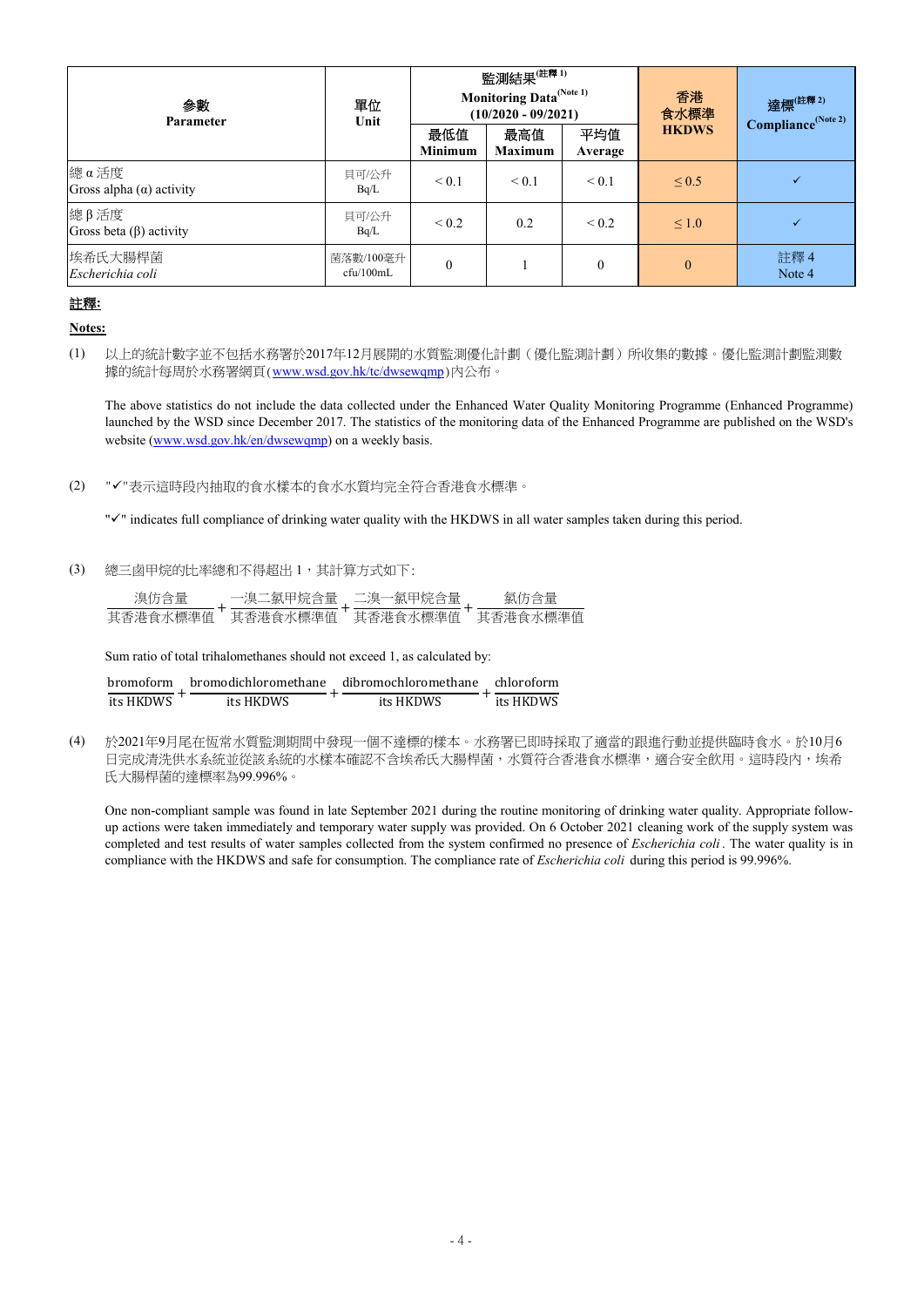# 乙、感官準則

## **Part B. Aesthetic Guidelines**

| 参數<br>Parameter                      | 單位<br>Unit      | 監測結果 $^\mathrm{(\hat{\texttt{i}}^{\tilde{\texttt{f}}\tilde{\texttt{f}}^{\tilde{\texttt{f}}}})}$<br>Monitoring Data <sup>(Note 1)</sup><br>$(10/2020 - 09/2021)$ |                       |                        | 準則值<br><b>Guideline</b> | 達標(注 <sup>釋2)</sup><br>Compliance <sup>(Note 2)</sup> |
|--------------------------------------|-----------------|-----------------------------------------------------------------------------------------------------------------------------------------------------------------|-----------------------|------------------------|-------------------------|-------------------------------------------------------|
|                                      |                 | 最低值<br><b>Minimum</b>                                                                                                                                           | 最高值<br><b>Maximum</b> | 平均值<br>Average         | Value                   |                                                       |
| 鋁<br>Aluminium                       | 毫克/公升<br>mg/L   | ${}< 0.01$                                                                                                                                                      | 0.14                  | 0.03                   | $\leq 0.2$              | $\checkmark$                                          |
| 色度<br>Colour                         | Hazen           | $\leq$ 5                                                                                                                                                        | < 5                   | < 5                    | $\leq 15$               | $\checkmark$                                          |
| 鐵<br>Iron                            | 毫克/公升<br>$mg/L$ | ${}_{0.01}$                                                                                                                                                     | 0.27                  | ${}_{0.01}$            | $\leq 0.3$              | $\checkmark$                                          |
| 錳<br>Manganese                       | 毫克/公升<br>mg/L   | ${}_{0.01}$                                                                                                                                                     | 0.03                  | ${}< 0.01$             | $\leq 0.1$              | $\checkmark$                                          |
| 2-甲基異茨醇<br>2-Methyl-isoborneol (MIB) | 納克/公升<br>ng/L   | $\leq$ 5                                                                                                                                                        | 41                    | 8.5                    | $\leq 50$               | $\checkmark$                                          |
| 氣味<br>Odour                          | --              | 無異味<br>Unobjectionable                                                                                                                                          |                       | 無異味<br>Unobjectionable | $\checkmark$            |                                                       |
| 酸鹼值 (水溫25℃時)<br>pH at 25 °C          | $-$             | 7.0                                                                                                                                                             | 9.6                   | 8.3                    | $6.5 - 9.5$             | 註釋3<br>Note 3                                         |
| 味道<br>Taste                          | --              | 無異味<br>Unobjectionable                                                                                                                                          |                       |                        | 無異味<br>Unobjectionable  | $\checkmark$                                          |
| 混濁度<br>Turbidity                     | <b>NTU</b>      | ${}< 0.1$                                                                                                                                                       | 6.8                   | 0.2                    | $\leq$ 3                | 註釋 4<br>Note 4                                        |
| 鋅<br>Zinc                            | 毫克/公升<br>mg/L   | ${}_{0.01}$                                                                                                                                                     | 0.09                  | ${}_{0.01}$            | $\leq 1.5$              | ✓                                                     |

## 註釋**:**

## **Notes:**

#### (1) 以上參數是有關香港食水的感官質量。水質超過感官準則值一般不會導致健康問題,但可能會導致較差的感官質量。

The above parameters relate to the aesthetic quality of drinking water in Hong Kong. The exceedance of which could cause objectionable aesthetic effects but will not cause health concerns in general.

(2) "√"表示這時段內抽取的食水樣本的食水水質均完全符合感官準則。

 $\sqrt{ }$  indicates full compliance of drinking water quality with the AG in all water samples taken during this period.

(3) 於2020年12月8日,在恆常水質監測期間的一個食水樣本錄得酸鹼值為9.6。水務署已即時採取了適當的跟進行動。同日稍後 時間抽取的食水樣本確認相關供水系統的酸鹼值已恢復正常並符合感官準則。這時段內,酸鹼值的達標率為99.992%。

pH 9.6 was found in a drinking water sample collected on 8 December 2020 during the routine monitoring of drinking water quality. Appropriate follow-up actions were taken immediately. Water sample collected later on the same day confirmed that pH value of the relevant water supply system resumed normal and was in compliance with the AG. The compliance rate of pH during this period is 99.992%.

(4) 於2021年5月4日和11日,在恆常水質監測期間的兩個食水樣本錄得混濁度分別為6.8NTU及3.5NTU。水務署已即時採取了適 當的跟進行動。2021年5月5日和12日所抽取的食水樣本確認相關供水系統的混濁度已恢復正常並符合感官準則。這時段內, 混濁度的達標率為99.994%。

Turbidities of 6.8 NTU and 3.5 NTU were found in two drinking water samples collected on 4 and 11 May 2021, respectively, during the routine monitoring of the drinking water quality. Appropriate follow-up actions were taken immediately. Water samples collected on 5 and 12 May 2021 confirmed that turbidity levels of the relevant water supply systems resumed normal and were in compliance with the AG. The compliance rate of turbidity during this period is 99.994%.